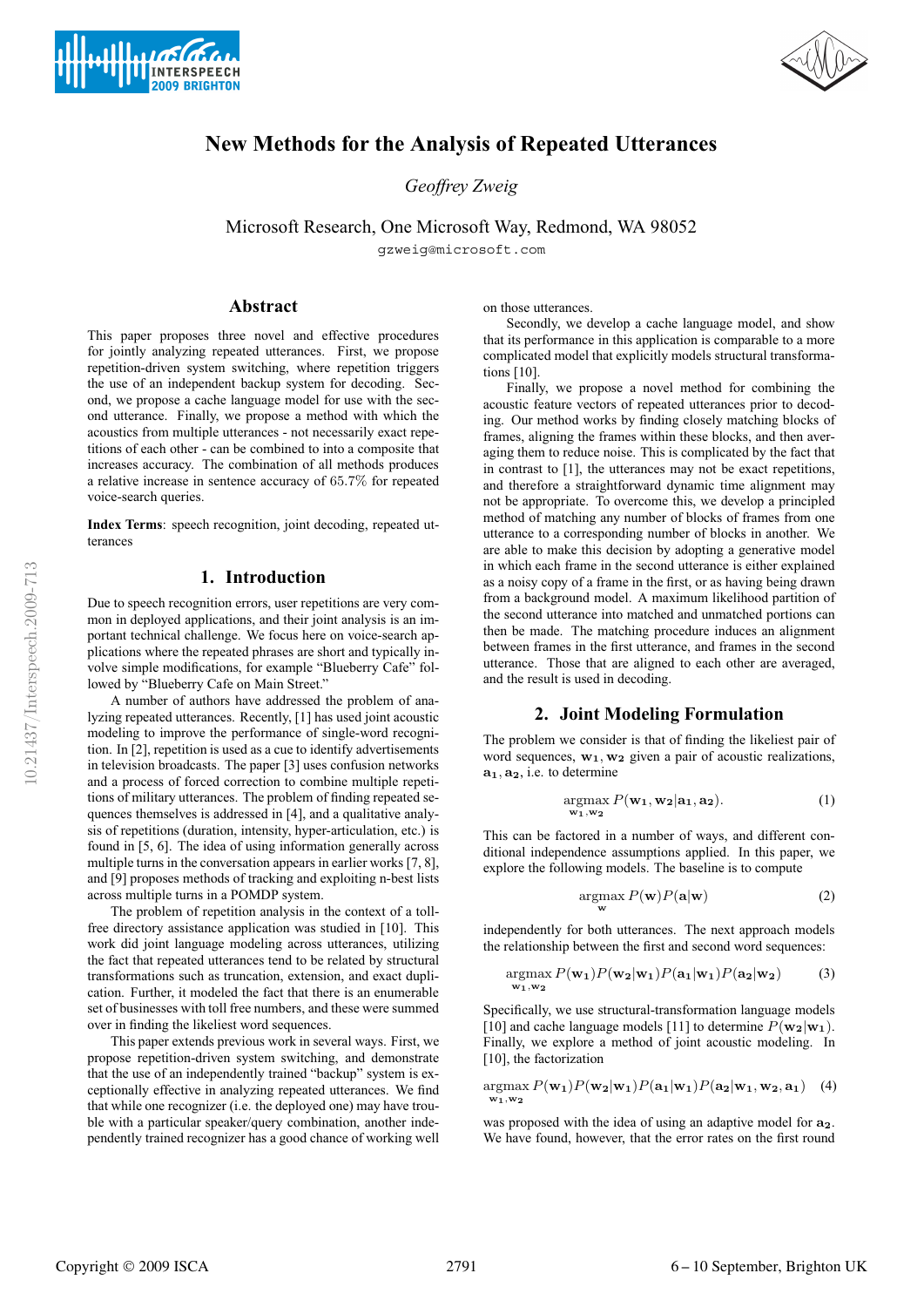utterances are much higher than on the second round ones, and using the first-round acoustics in the processing of the second utterances typically results in more errors.

Therefore we explore an alternative, probabilistically valid but non-causal, model that modifies the *first* round acoustics based on the second turn. Mathematically, we consider finding:

$$
\underset{\mathbf{w}_1,\mathbf{w}_2}{\text{argmax}} P(\mathbf{w}_1) P(\mathbf{w}_2 | \mathbf{w}_1) P(\mathbf{a}_2 | \mathbf{w}_2) P(\mathbf{a}_1 | \mathbf{w}_1, \mathbf{w}_2, \mathbf{a}_2) \quad (5)
$$

Further, in the computation of  $P(\mathbf{a_1}|\mathbf{w_1}, \mathbf{w_2}, \mathbf{a_2})$ , we do not use  $w_2$  so our final model is:

$$
\underset{\mathbf{w}_1,\mathbf{w}_2}{\text{argmax}} P(\mathbf{w}_1) P(\mathbf{w}_2 | \mathbf{w}_1) P(\mathbf{a}_2 | \mathbf{w}_2) P(\mathbf{a}_1 | \mathbf{w}_1, \mathbf{a}_2) \tag{6}
$$

In all cases, the optimization is done by examining pairs of word sequences on the n-best lists of the first and second utterances, where we get the n-best lists by decoding with a "backup" model.

### **3. Joint Language Model**

In [10], a language model that explicitly models structured transformations was used in the computation of  $P(\mathbf{w_2}|\mathbf{w_1})$ . In this work, we implement a cache language model [11] and find that it provides somewhat better performance. To create a cache language model , we create a tiny language model based on the words in  $w_1$ . Since there are usually only two words in  $w_1$ (business names are short), this model typically just has two non-zero probabilities, each 0.5. The probability generated by this model for word i in  $w_2$  is denoted  $P_c(w_2^i|w_1)$ . This is interpolated with the normal trigram language model probability  $P(w_2^i|w_2^{i-1,i-2})$ . The resulting language model probability is:

$$
P(\mathbf{w_2}|\mathbf{w_1}) = \prod_i \alpha P_c(w_2^i|\mathbf{w_1}) + (1-\alpha)P(w_2^i|w_2^{i-1,i-2})
$$

# **4. Joint Acoustic Model**

The proposed acoustic modeling approach is based on the idea of averaging portions of the utterances to obtain more reliable acoustic features; a similar idea was proposed in [1], without the ability to do partial utterance matches. The goal of this approach is to find one or more closely matching blocks of frames, to align the frames within matched blocks, and then to average them. Our approach for finding repeated segments differs from [4] in that it does not require a pre-segmentation into wordlike units, and uses the notion of competing generative models to make the segmentation on the basis of maximum likelihood rather than thresholds. To decide which portions to match and which not to match, the principle we adopt is to find a maximum likelihood explanation for the frames of one of the utterances, in terms of having been generated by the other. The matched frames in one utterance  $(X)$  are used as a template to explain the generation of the matched frames in the other utterance (Y); all other frames in utterance Y are accounted for with a background model. The principle of maximum likelihood then induces and optimal segmentation into matched and unmatched blocks. The approach is illustrated in Figure 1 and explained below.

In Figure 1, the frames of one utterance are represented by the circles in the top row; the frames of the other utterance are represented by the circles in the bottom row. Two matching blocks have been identified by the shaded areas. Within a block, the frames from the top utterance are taken as a template from which the bottom utterance frames are generated. There



Figure 1: Matching the frames of one utterance to another.

are three cases to consider. In a direct match, a single frame is taken as a Gaussian center from which a single sample is drawn. The frames labeled x and e are an example of this. In a one-to-many match, a single frame is used as a Gaussian mean from which many samples are drawn. The frames w, c and d are examples of this. Finally, in a many-to-one match, several frames in the top utterance are averaged and the result is used as the Gaussian mean from which a single sample is drawn. The frames t, u, v and a illustrate this. In all cases, the variance used is the global variance of the frames in the top utterance. In our model, no other matching patterns are allowed (e.g. adding an edge between w and e or x and d). An unmatched frame such as b is explained as being drawn from a global background model consisting of a single Gaussian estimated from all the frames in the top utterance. Under this model, creating a matched block will be advantageous when multiple frames in sequence from utterance X are relatively close matches to a block of frames in utterance Y.

It is possible to use dynamic programming to find the optimal segmentation of the utterances into k matching blocks. We use the following definitions:

- $\alpha_{ijkm}$  the best way of consuming all the frames up to and including position  $i$  in utterance  $X$ , and all the frames up to and including position  $j$  in utterance Y, and having seen k block starts, and either matching ( $m = 1$ ) or not matching  $(m = 0)$  frames i and j.
- $match(a, b)$  the negative log likelihood of drawing feature vector  $a$  from a Gaussian centered on  $b$
- *no match* $(a)$  the negative log likelihood of drawing feature vector a from the global background model
- $ave(r, p)$  the average of the frames in positions r through p inclusive in utterance X.
- max compression the maximum number of frames that can be multiply matched, e.g.  $t, u, v$  matching  $a$  in Figure 1 is a compression of 3.
- $l_1, l_2$  the lengths of utterance X and Y.
- $\bullet$   $N$  the number of blocks desired

The recursion then proceeds as follows. Note that the roles of the first and second utterance are asymmetrical, and this is reflected in the recursions.

Initialization:

 $\alpha_{0.0,0,0} = 0$  $\alpha_{i,0,0,0} = 0, i = 1...l_1$  $\alpha_{0,j,0,0} = \alpha_{0,j-1,0,0} + \text{no\_match}(j), j = 1 \dots l_2$  $\alpha_{i,j,k,l} = huge\_cost, \forall i, j, k, l$  $\alpha_{i,j,0,0} = alpha_{i-1,j-1,0,0} + no\_match(j),$  $i = 1 \dots l_1 \; j = 1 \dots l_2$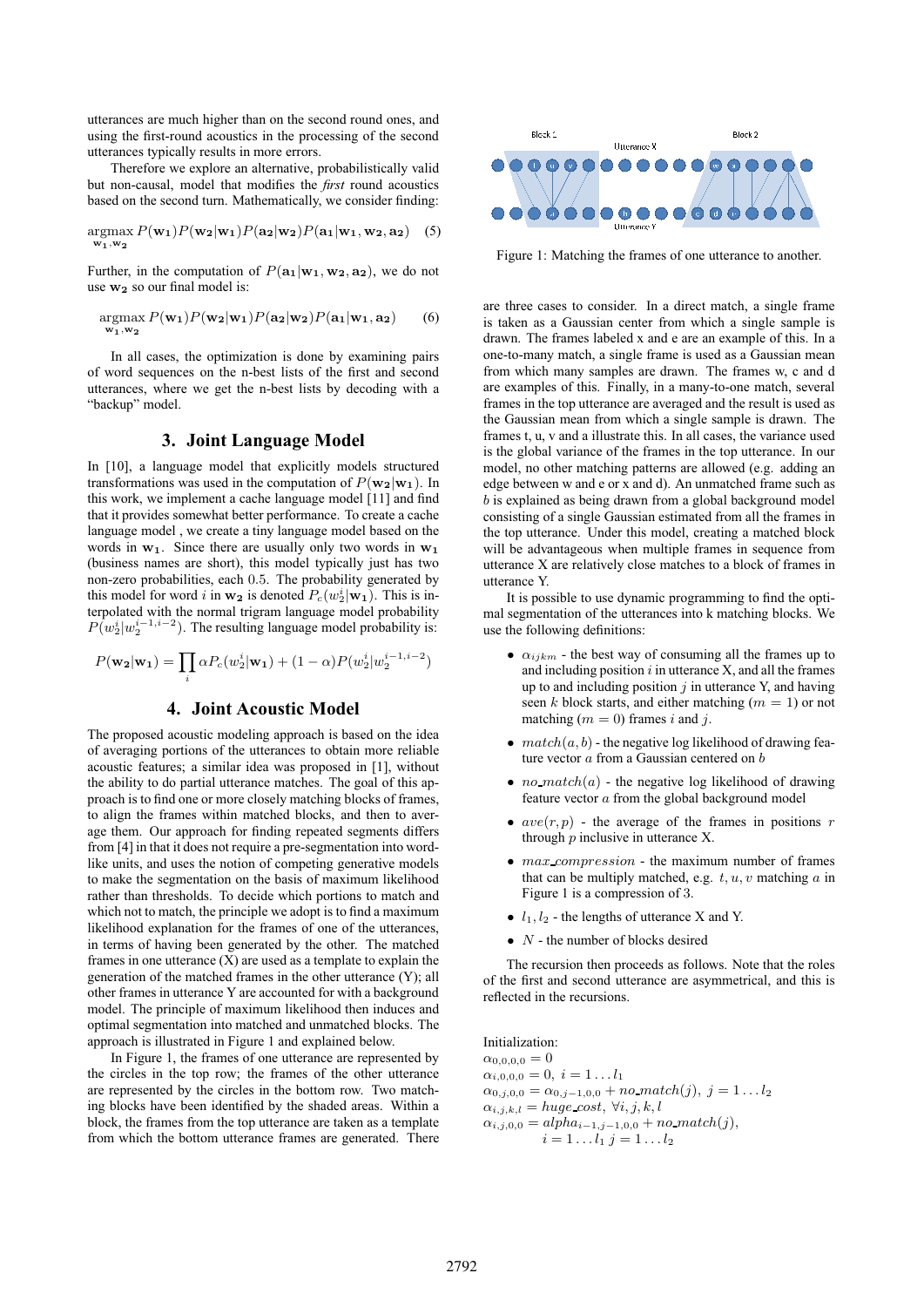Recursion: for  $i = 1 \ldots l_1$ for  $j = 1 \ldots l_2$ for  $s = 1 \dots N$ consider all the ways of ending in a match state by consuming multiple frames from utterance X  $\alpha_{i,j,s,1} = min($ min<sup>l</sup>∈1...max compression−<sup>1</sup>  $\alpha_{i-l-1,j-1,s,1} + match(ave(i-l,i),j),$ min<sup>l</sup>∈1...max compression−<sup>1</sup>  $\alpha_{i-l-1,j-1,s-1,0} + match(ave(i-l,i), j))$ 

consider all the ways of ending in a match state by consuming one frame from utterance X and one or more frames from utterance Y  $\alpha_{i,j,s,1} = min(\alpha_{i,j,s,1},$ min(  $min_{l \in 0...max\_compression-1}$  $\alpha_{i-1,j-l-1,s,1} + \sum_{f=j-l,j} match(f,i),$  $min_{l \in 0...max\_compression-1}$  $\alpha_{i-1,j-l-l,s-1,0} + \sum_{f=j-1,j} match(f,i)))$ 

consider all the ways of ending in a no-match state

 $\alpha_{i,j,s,0} = min($  $\alpha_{i-1,j,s,0}$  $\alpha_{i,j-1,s,0}$  + no\_match(j),  $\alpha_{i-1,j,s,1}$ ,  $\alpha_{i,j-1,s,1} + no\_match(j)$ 

As with other dynamic programming processes, "backpointers" can be maintained when computing the optimal cost thus allowing recovery of the segmentation and match sequences. With careful implementation and precomputation of frame averages, a runtime of  $O(l1 * l2 * N *$ max compression) can be achieved. In practice the maximum compression is 2 or 3 and N on the order of 1 to 3, so the runtime is quadratic in utterance length.

After the optimal alignment is found, the frames that are matched together are averaged and a new feature file created for subsequent decoding.

## **5. Data**

Our data is drawn from the "Live Search Mobile" application [12]. This is a cell-phone application whose voice-enabled functionality includes specifying business names, search locations (cities, states and zip codes) and addresses for driving directions. In this application, the user is given an n-best list of search results, and can either select and accept one of the results, or speak again. The fact that the user is shown an n-best list is significant because in the case of repetition, the correct answer is unlikely to be on the n-best, and thus n-best rescoring methods are unlikely to succeed. This motivates our use of repetition-driven system switching.

### **5.1. Test Sets**

To test our approaches to analyzing repeated utterances, we have created development and test sets consisting of repetitions gathered from a random selection of users in May 2008 and professionally transcribed. To create a test set that focuses on repetition, we used the following heuristic: two consecutive utterances from a single user that were received within 60 seconds of each other and which share at least one word in the transcription are deemed repetitions. Manual checking of the transcriptions indicates that there are very few errors in this heuristic. To further focus our work, we restrict attention to business names as opposed to addresses or cities; this information is marked in the transcriptions and known with certainty. In the resulting development set, there are 2483 utterances, and the test set has 3693 utterances. This accounts for 29% of all business name utterances.

### **5.2. Data Characteristics**

The data we are working with consists of chains of repetitions, with the user sometimes attempting numerous times to communicate with the system. While space constraints prevent a complete accounting, about 80% of the data is either a first or second turn; about 12% is a third turn, and 3.8% of the data is accounted for by fifth and later turns. The average utterance length is 2.3 words, and increases slightly with turn number.

As noticed in [10], repetitions are frequently related to each other by simple structural transformations. Compared with the previous work on a toll-free directory assistance application, the main differences are that exact matches are more common in Live Search for Mobile (55.4% vs. 46%) and right truncations are less common (6.2% vs. 13.7%). Overall, in the training data, structured transformations account for 82.0% of the repetitions observed. For the cases that fall outside the transformations of [10] (e.g. "El Toreador Restaurant" followed by "El Toreador *Mexican* Restaurant") it is still common for many of the individual words to be repeated. Numerically, we find that 58% of the words in non-structured repetitions occur in the preceding utterance. Combined with the fact that 84% of *all* second-round words have been seen in the preceding utterance, we are motivated to apply the cache language model described earlier.

# **6. Experiments**

#### **6.1. Deployed System**

The deployed Live Search for Mobile system uses a standard speech recognition setup with crossword triphone acoustic context and a trigram language model. The acoustic model was trained with approximately 4000 hours of general telephony data including about 500 hours of semi-supervised "click" data from the system itself. This data consists of the association between audio and words that is collected when a user accepts an item on the n-best list. The system has about 6000 context dependent acoustic states and 150k maximum-likelihood trained Gaussians. Feature vectors have HLDA applied, and no speaker normalization is used. The language model is trained on a collection of business listings, click data, and directory assistance data, and has approximately four million n-grams.

#### **6.2. Repetition Driven System Switching**

As mentioned in Section 1, the occurrence of repetition is prima facie evidence that the deployed system has failed. We find that about 82% of the time, when the user repeats himself, the correct answer was not on the preceding n-best list. (Almost 18% of the time it is, perhaps indicating user confusion or distraction.) To generate alternate hypotheses to work with, we trained a backup system with somewhat different data, and differing in the use of MFCCs, deltas and double-deltas rather than HLDA, and in the use of offline rather than online cepstral mean nor-